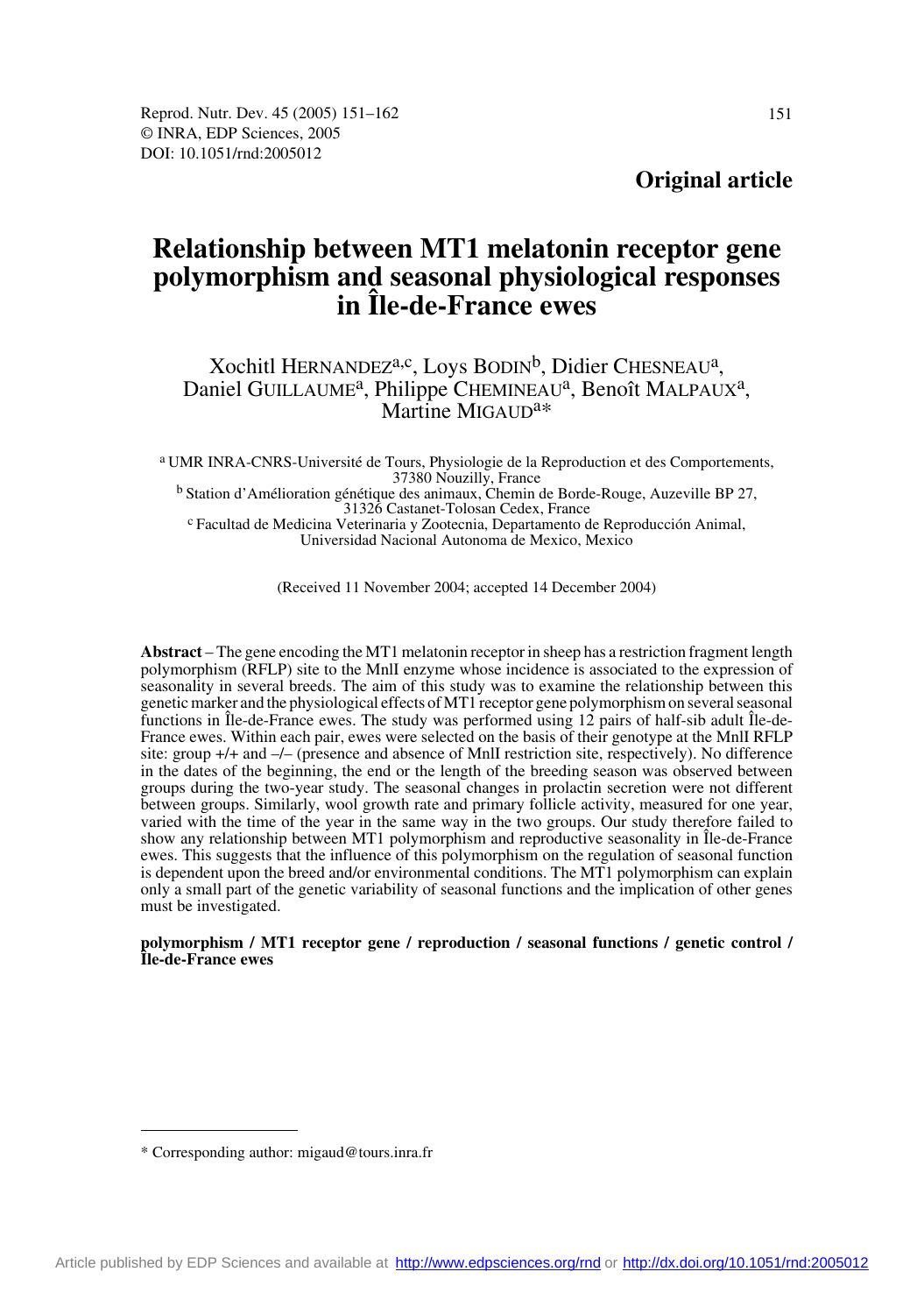## **1. INTRODUCTION**

Many mammals display profound physiological and behavioural adaptations to cope with seasonal changes in the environment [1]. Photoperiod plays a key role in regulating these annual physiological functions such as reproduction [2], wool growth [3], hair growth cycles [4] and appetite and voluntary food intake [5]. The annual cycle in reproduction results from changes in gonadotropin secretion while that of wool growth appears to depend upon prolactin secretion [6, 7]. In mammals, day length is transduced by the pineal gland by means of a 24-h melatonin secretory rhythm. The concentrations of this hormone are low in the blood and the cerebro-spinal fluid (CSF) during the day and conversely elevated at night. The duration of elevated melatonin level is directly related to the length of the night and this feature of the rhythm mediates the effect of photoperiod on seasonal functions [8].

Two high affinity melatonin receptor subtypes have been cloned and characterised in mammals: MT1 and MT2 (previously known as Mel 1a and Mel 1b, respectively) [9]. The MT1 subtype is thought to mediate the seasonal responses to melatonin [9, 10].

Exon II of the gene encoding the MT1 receptor in sheep has two restriction fragment length polymorphism (RFLP) sites, one for MnlI and the second for RsaI enzymes [11]. The MnlI RFLP site is characterised by a mutation leading to the absence  $(-)$  of the specific MnlI cleavage site at position 605 of the coding sequence, which leads to a characteristic pattern of digestion by this enzyme. Interestingly, the incidence of the MnlI RFLP was found to be higher in the Suffolk, a seasonal breed, than in the less seasonal white-faced crossbred ewes [11]. In addition, an association between genotype –/– (i.e. is animals carrying the mutation on both chromosomes) and seasonal anovulatory activity has been described [12]. Also, fertility for autumn lambing, that is fertilisation in the spring, is reduced in animals genotyped –/– in Virgine Tech out-of season mating (OOS) line (a crossbreed line of 50% Dorset, 25% Rambouillet and 25% Finnsheep) [13]. Altogether these data collected from isolated physiological events (spring spontaneous ovulatory activity and fertility after mating in the spring) suggest that a genotypic effect associated with the MnlI RFLP site could account for the variability observed in the expression of seasonality both between and within breeds. The mutation leading to the suppression of the MnlI site is silent and cannot explain the associated phenotype differences; consequently, it has to be viewed as a genetic marker for a quantitative trait locus (QTL) responsible for seasonal variability. The results cited above are therefore the consequence of another polymorphism in the same gene or at a close locus with strong linkage disequilibrium between the two loci. Interestingly, the silent mutation linked to the RFPL site is always found associated with a non conservative mutation at position 706 which could be a causal mutation responsible for variability in seasonal reproduction [12].

The polymorphism of the MT1 receptor gene could also be relevant to the genetic control of other seasonal functions, particularly those controlled by seasonal changes in prolactin secretion. Indeed, the physiological role of the MT1 receptor in mediating effects of melatonin on reproduction has not been clearly established. Binding sites and transcripts for MT1 receptors are detected in the pre-mammillary hypothalamus, the site of melatonin action to control reproduction in sheep [14], but whether MT1 mediates the effects of melatonin on reproductive activity has yet to be determined. In contrast, the MT1 receptor expressed in the pars tuberalis (PT) of the pituitary, has been shown to mediate the effect of melatonin on seasonal changes in prolactin secretion [15–17]. In addition, in the PT, the number of binding sites has been shown to be significantly higher in  $-/-$  ewes when compared to +/+ ewes [12] using the radioligand  $2-[125]]$ -iodomelatonin. These data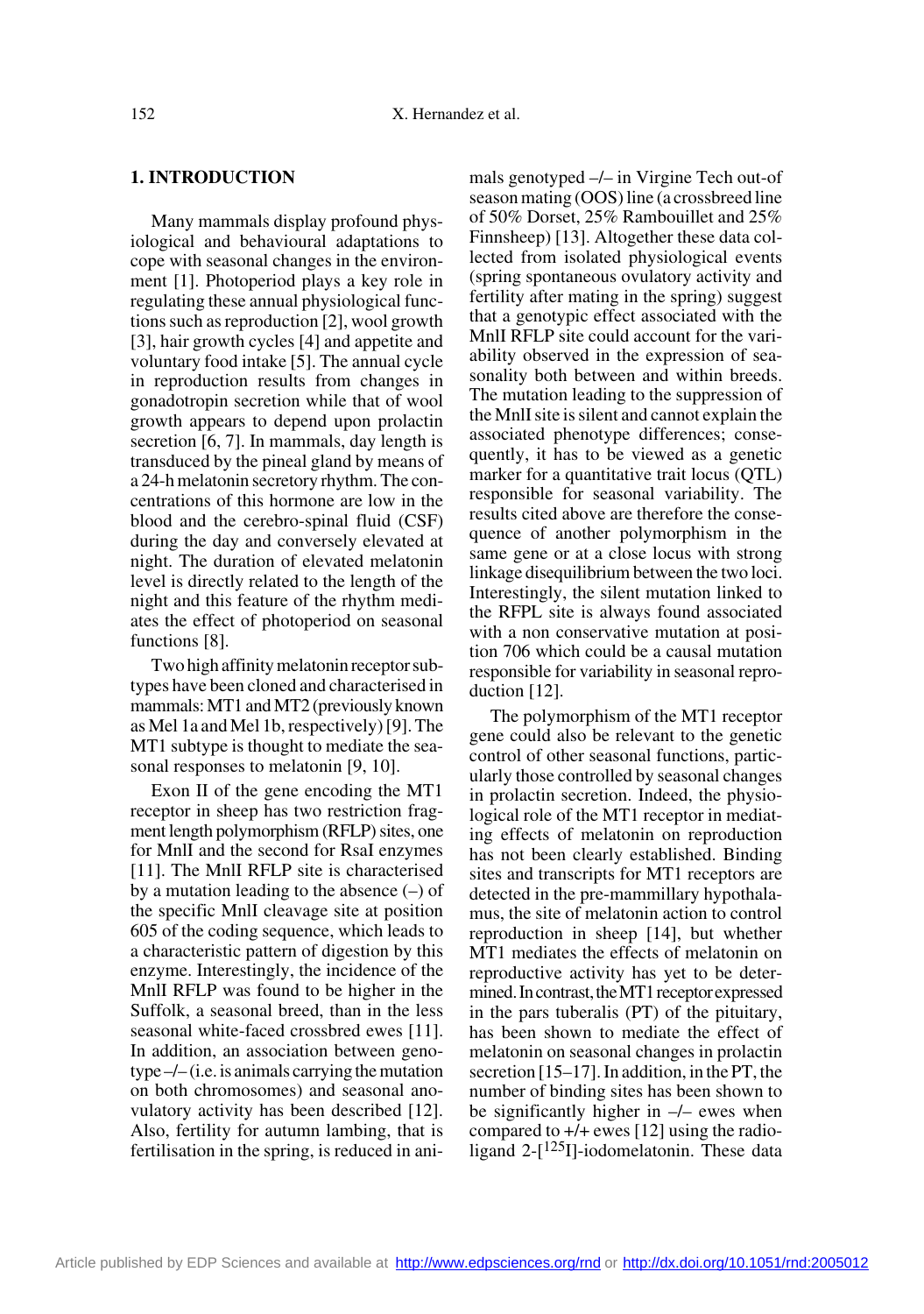reinforce the hypothesis that MT1 polymorphism could be linked to seasonal regulation of prolactin secretion.

The present study was therefore designed to examine the association between MT1 receptor gene polymorphism and seasonal functions as well as annual hormone secretion for two years. Specifically, our aim was to compare reproductive activity, wool growth and wool follicle activity, melatonin and prolactin secretions in two groups of Île-de-France (IF) ewes selected on the basis of their genotype at the MnlI RFLP site. The choice of the IF breed was motivated by two decisive factors, firstly, seasonal reproductive activity has been well characterised in this breed [18] and secondly, the management of the internal flock allowed access to genealogical data for these ewes [19].

#### **2. MATERIAL AND METHODS**

The experimental procedure reported in this study was carried out in accordance with Authorisation 37801 for Animal Experimentation and Surgery from the French Ministry of Agriculture, according to the European Community Council Directive 86/ 609/EEC.

#### **2.1. Animals and management**

The study was performed on twenty-four sexually mature Ile-de-France ewes (about 5 years old at the start of this study). Ewes were daughters of 12 heterozygous sires for the MT1 receptor gene  $(+/-)$ ; for each sire, one +/+ and one –/– daughter were selected. Genotypes were determined according to the MnlI enzyme restriction pattern [12]. The ewes were therefore divided into two groups of half-sibs according to their genotype: 12 ewes genotyped +/+ and 12 ewes genotyped –/–. However, one ewe of the –/– group that was misgenotyped at the first instance, was in fact heterozygous +/– and was consequently discarded from the study. In addition, two ewes, one in each group, died during the experiment and were excluded from the analysis.

The experiment was carried out during two consecutive years (from 20 July 2000 to 2 August 2002). The two groups of ewes  $(+/+$  and  $-/-$ ) were placed in two light-controlled rooms in INRA of Nouzilly, France (47º N). Lighting was given by fluorescent bulbs providing approximately 300 lux at the level of the animal's eyes during the day, and total darkness at night. Both rooms were placed on the same photoperiodic schedule mimicking the natural changes at this latitude (from 8.0 to 16.0 h light per 24 h at the winter and summer solstice, respectively). The temperature was not controlled.

During the first year (from June 2000 to May 2001) ewes were fed daily with hay, barley and wheat; during the second year (from June 2001 to July 2002), pellets were used to facilitate the management. Both diets provided the same energy and protein amount. Ewes had free access to water and mineral licks. Every four weeks (wk), the ewes were weighed. The height at withers was also measured in order to calculate a body mass index (BMI) [20].

#### **2.2. Blood sampling**

In order to analyse the seasonal changes both in ovarian activity (by measuring progesterone in plasma) and in prolactin secretion, blood samples were collected, throughout the experiment, twice weekly from the jugular vein and always at the same time of day (9:00 h). The nycthemeral profiles of melatonin and prolactin secretions were assessed in January, March, July and October 2001. Blood samples were collected every hour for 25 h by venepuncture of the left jugular vein. At night, blood samples were collected under a dim-red light (< 1 lux at 20 cm) with care taken to avoid any direct illumination of the animal's eyes. Plasma was obtained and stored at –20 °C.

## **2.3. Wool follicle activity and wool growth sampling**

Biopsies of the skin were carried out monthly (from April 2001 to April 2002).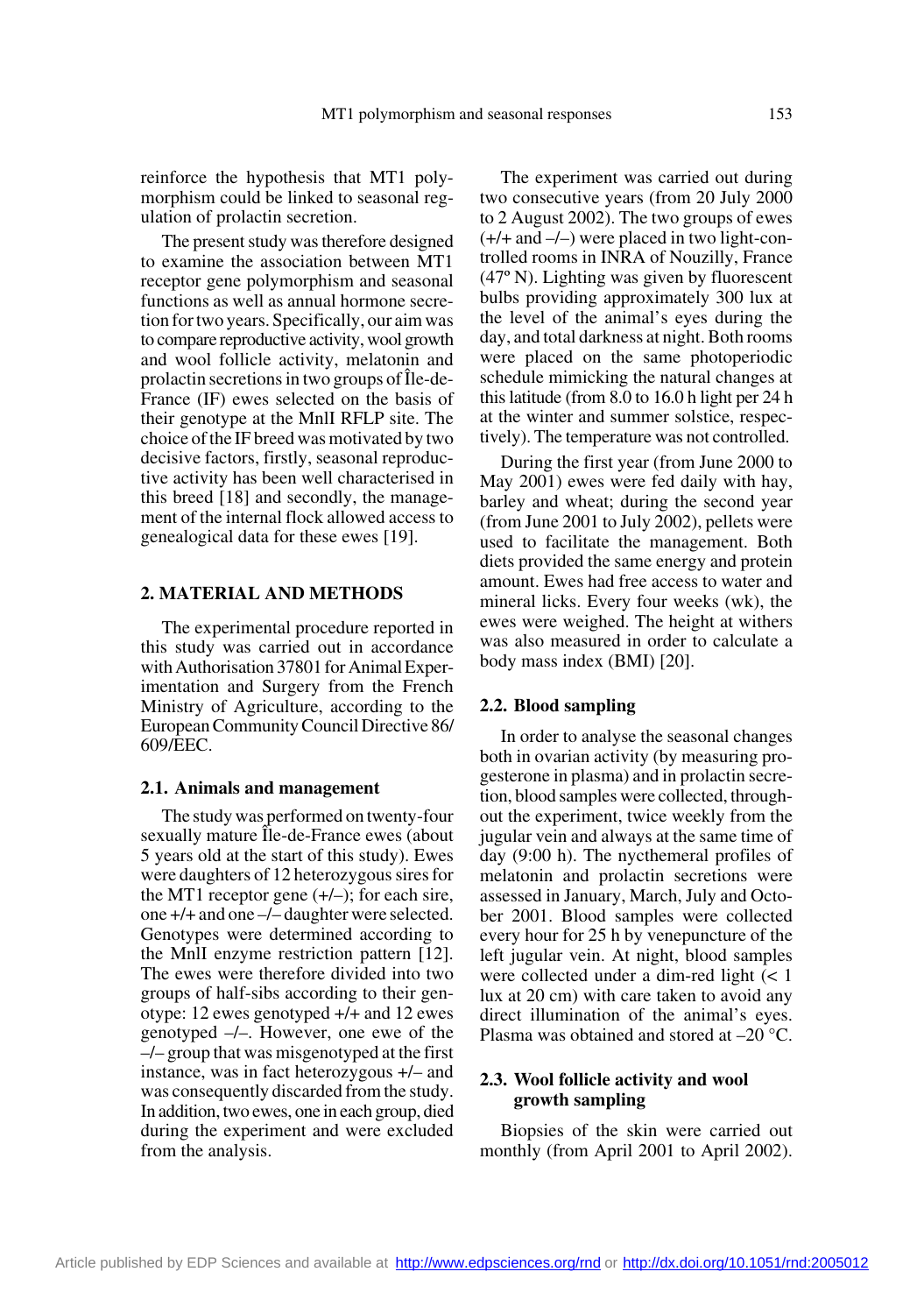Biopsies were taken from the right mid-side region, following subcutaneous injection of 0.5 mL of local anesthesia (Lidocaine 1.0%). Skin samples were treated according to the classical histological methods and embedded in paraffin wax. Serial transverse sections of 8 µm were mounted on microscope slides and stained using the ROAN trichome method [21]. The biopsies obtained were only analysed at two month intervals from 7 ewes of each group, in order to calculate the percentage of primary wool follicles in the growing stage (anagen) [4]. On the opposite mid-side to the skin snip biopsy, a wool patch (approximately  $10 \times 10$  cm) was established in order to assess fleece growth rate. Wool was clipped from the patch with Oster clippers every month from July 2001 to July 2002 and was weighed.

#### **2.4. Hormone assay**

Plasma progesterone was assayed by the radioimmunoassay method described by Terqui and Thimonier [22]. When progesterone concentration was lower than  $0.75$  ng·mL<sup>-1</sup> of plasma, the female was considered to be in the follicular phase of the cycle or in anovulation.

Plasma prolactin concentration was determined in duplicate using the radioimmunoassay method of Kann (1971) [23]. The sensitivity of the assay was  $2.5$  pg·mL<sup>-1</sup> and the intra assay coefficient of variation was 9.2%. Melatonin concentrations were determined as previously described [24] using an antibody first raised by Tillet and colleagues [25]. The sensitivity of the assay was  $4.0 \text{ pg} \cdot \text{m} \text{L}^{-1}$ . The mean intra- assay coefficient of variation was 11.3%.

## **2.5. Data analysis**

The onset of the breeding season corresponded to the first ovulation of the season determined by the date of the first occurrence of a positive progesterone sample. The end of the breeding season corresponded to the last ovulation of the season determined by the date of the last occurrence of a positive progesterone sample. Mean duration of ovulatory activity is the number of days between first and last ovulation in the same breeding season and corresponded to the length of the breeding season (for the 2 years and the 2 groups). All variables were analysed by analysis of variance (ANOVA) using the GLM procedure of SAS (Inst. Inc. Cary, NC) and adapted from Littell et al. [26]. The considered factors were: genotype, ewes nested under genotype, season (8 seasons in the study), interaction between genotype and season and interaction between season and ewes nested under genotype. These factors were taken into consideration according to their significance for the studied variable. When the main factor was significant (Fisher test  $P < 0.05$ ) the comparison between the difference of least squares (LS) means was done using the same error term as in the estimate of the global effect in the variance analysis.

The number of days from the summer solstice to the date of the onset of ovarian activity and the number of days from the winter solstice to the date of the offset of ovarian activity were used (after log transformation) to analyse the beginning and the end of ovarian activity. The number of days between the onset and offset of ovarian activity and number of ovarian cycles during the year were used to analyse the length of the breeding season. In order to take into account the two years of experimentation, these data were analysed with a repeated measure model in which the interaction between ewe and group was used as the error term to test the effect of genotype.

BW and BW/h<sup>2</sup> (where h = height at withers in cm) were analysed. It was previously verified that h was not different between the 2 genotypes,  $79 \pm 3$  and  $76 \pm 1$ 5 cm for genotype +/+ and –/– respectively,  $P = 0.12$ ). The data collected in the same season (winter, spring, summer and fall) were considered as a repetition of the same measure and were analysed with an ANOVA model taking into account the two levels of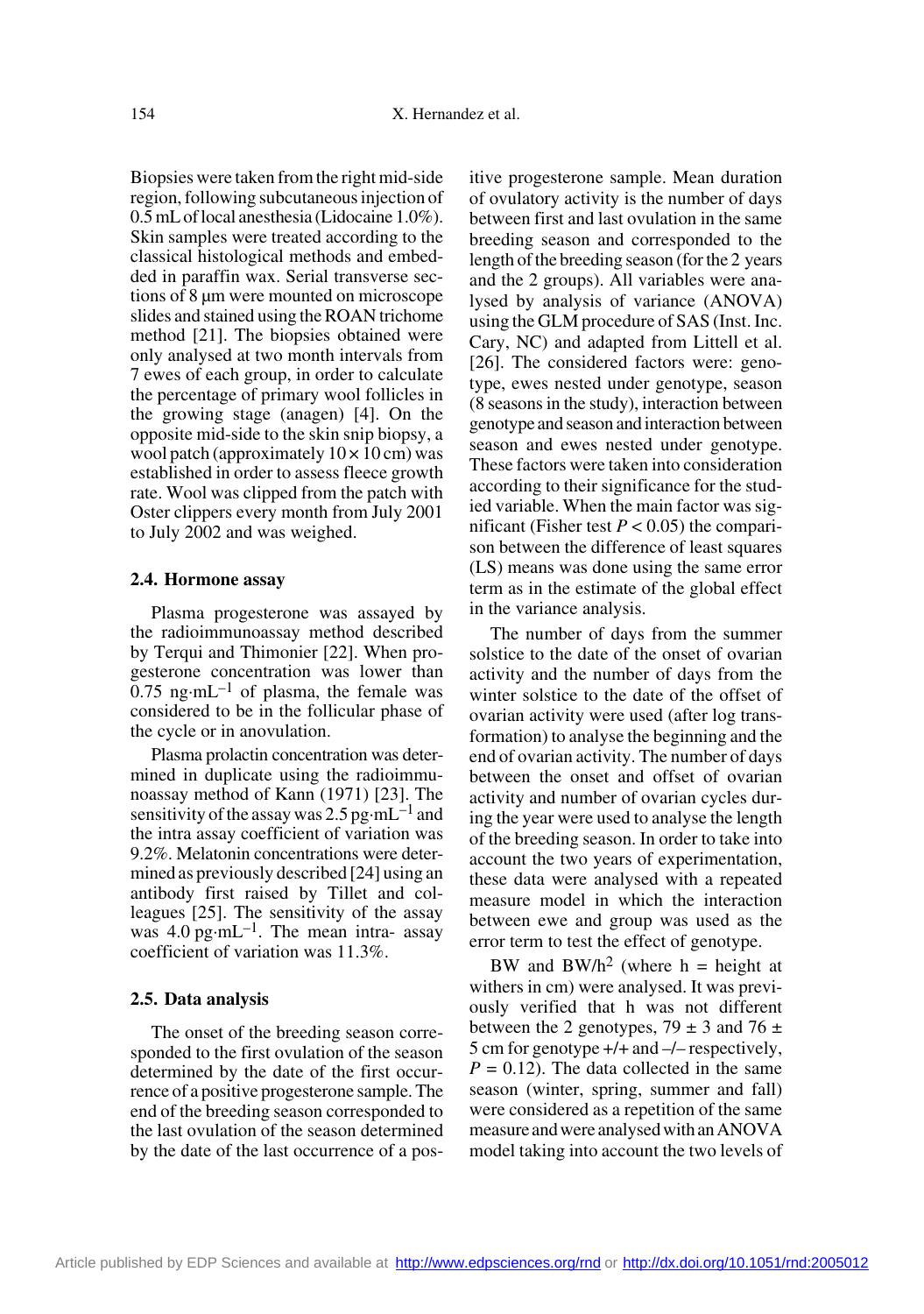

**Figure 1.** Mean ( $\pm$  SEM) dates of onset and offset of the breeding season during a two-year study in Île-de-France ewes characterised by the absence  $(-/-;$  open bars) or the presence  $(+/+;$  black bars) of an MnlI cleavage site at position 605 of the gene encoding the MT1 receptor on both chromosomes. Occurrence of ovulation was assessed from measurement of progesterone in blood samples obtained twice weekly. Figures within each bar indicate the mean number of days  $(\pm$  SEM) corresponding to the length of the breeding season.

repetition: year and season. The error term was chosen according to Danielie [27].

To analyse the changes in prolactin secretion measured in two weekly samples, the data collected in the same season (winter, spring, summer and fall) were considered as a repetition of the same measure and were analysed (after log transformation) as annual BW variation.

For the percentages of anagen, the classical arcsin transformation was used to normalise the percentage and the same ANOVA model was used as for annual prolactin variations.

For melatonin and prolactin 24-h profiles, log-transformed concentrations were analysed and those of the blood samples collected during the light or the dark phase were considered as the measure of the same phenomenon so the main factors of the variance analysis model were the light or dark phase, seasons of the blood sampling, genotypes and ewes nested under genotypes. The appropriate interactions were chosen as the error term. The duration of melatonin nocturnal secretion was calculated using the criteria previously described [28]. Data are presented as mean ± SEM. Differences were considered to be significant at *P* < 0.05.

## **3. RESULTS**

## **3.1. Ovarian activity**

Changes in ovarian activity throughout the study are summarised in Figure 1. The mean date of the onset of the breeding season (first elevated progesterone concentration) was not different between genotypes  $(P = 0.52)$ , or between year  $(P = 0.26)$ .

The date of offset of the breeding season (last elevated progesterone concentration) was not different between genotypes  $(P =$ 0.37) nor was the interaction between genotype and year  $(P = 0.46)$ . The length of breeding season (Fig. 1) was not different between genotypes  $(P = 0.88)$ , nor between years ( $P = 0.12$ ). The interaction between genotype and year was not significant  $(P =$ 0.60).

The number of ovarian cycles did not vary between genotypes  $(P = 0.48)$ , nor between years  $(P = 0.21)$ . No interaction was detected between genotype and year. In group  $-/-$ , 7.3  $\pm$  0.6 and 9.0  $\pm$  0.5 cycles were observed in year 1 and 2, respectively while, in group  $+/+$ ,  $8.5 \pm 0.5$  and  $9.0 \pm 0.6$ were detected at the same times (interaction group  $\times$  year,  $P = 0.48$ ).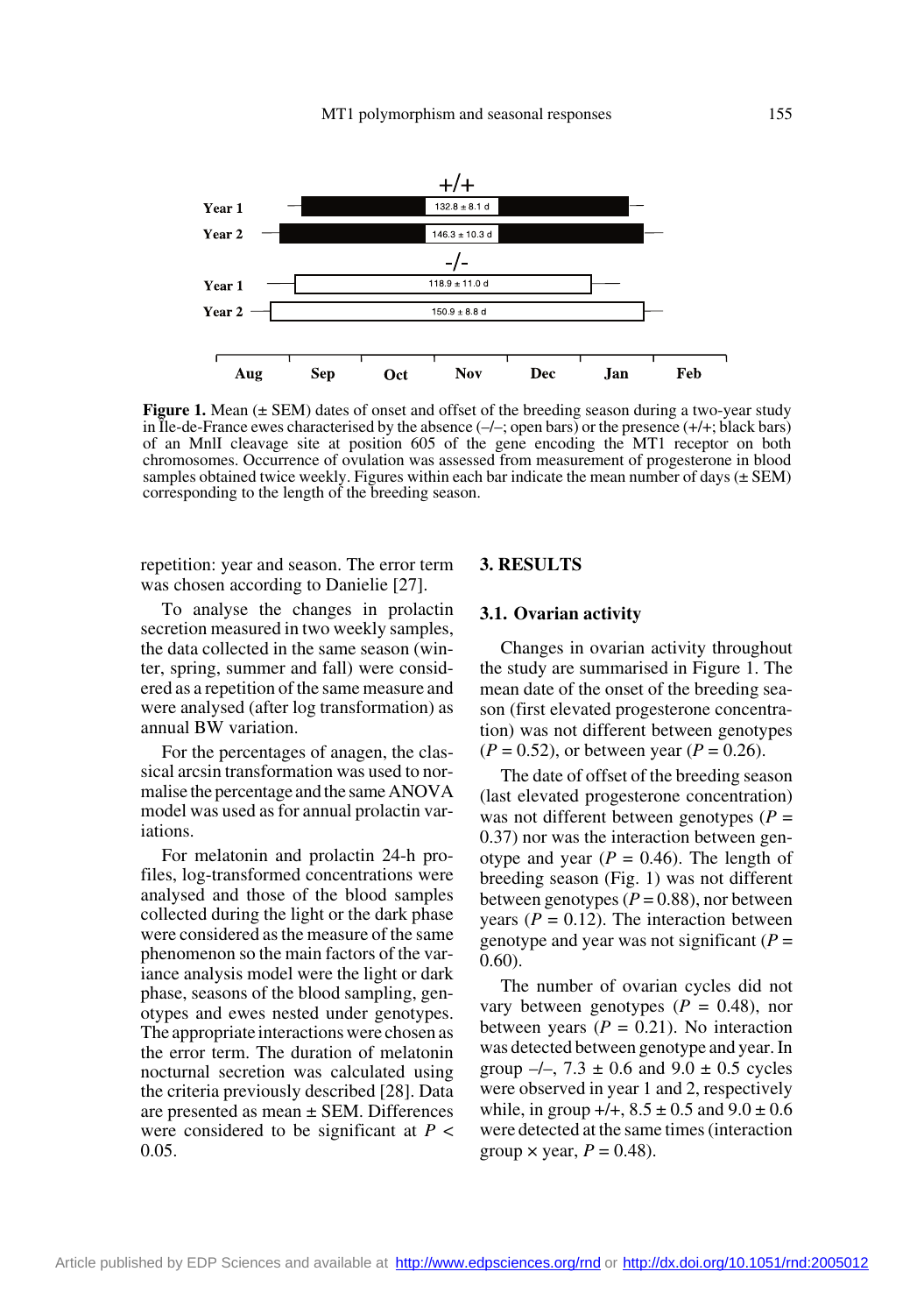

**Figure 2.** Mean (± SEM) body weight (BW, **A**) and body mass index (BMI, **B**) during a two-year study (July 2000 to June 2002) in Île-de-France ewes characterised by the absence (–/–, open circles) or the presence (+/+, closed circles) of the MnlI cleavage site at position 605 of the gene encoding the MT1 receptor on both chromosomes. Body weight was measured once monthly and body mass index was the ratio between body weight and height at wither.

## **3.2. BW and BMI**

BW and BMI were not different between groups (Fig. 2; BW:  $65.3 \pm 9.1$  and  $61.5 \pm 1$ 11.6 kg for groups  $+/+$  and  $-/-$ , respectively; BMI:  $10.7 \pm 1$  g·cm<sup>-2</sup> and  $10.9 \pm$ 2 g·cm<sup>-2</sup> for groups  $+/+$  and  $-/-$ , respectively). Both these parameters varied over time  $(P < 0.001)$  with an increase during year 2 but these variations did not differ between groups (Fig. 2).

## **3.3. Prolactin secretion**

The seasonal changes in prolactin concentration were assessed in two ways: twice weekly samples throughout the experiment (Fig. 3) and hourly samples for 24 h at 4 times of year 1 (Fig. 4, right panels). As expected, prolactin showed dramatic seasonal changes with the highest levels observed around the summer solstice and the lowest ones around the winter solstice (Fig. 3). Regardless of the way the samples were obtained, no evidence for an effect of the genotype on these seasonal variations was found since the ANOVA did not reveal any effect of group, nor an interaction between group and time.

## **3.4. Wool growth and wool follicle activity**

Wool growth variations were observed for one year during the study (April 2001– April 2002) (Fig. 5) (*P* < 0.001). Wool production was maximal in March  $(3.27 \pm 0.07)$ and  $3.27 \pm 0.19$  g·month<sup>-1</sup> for genotype  $+/+$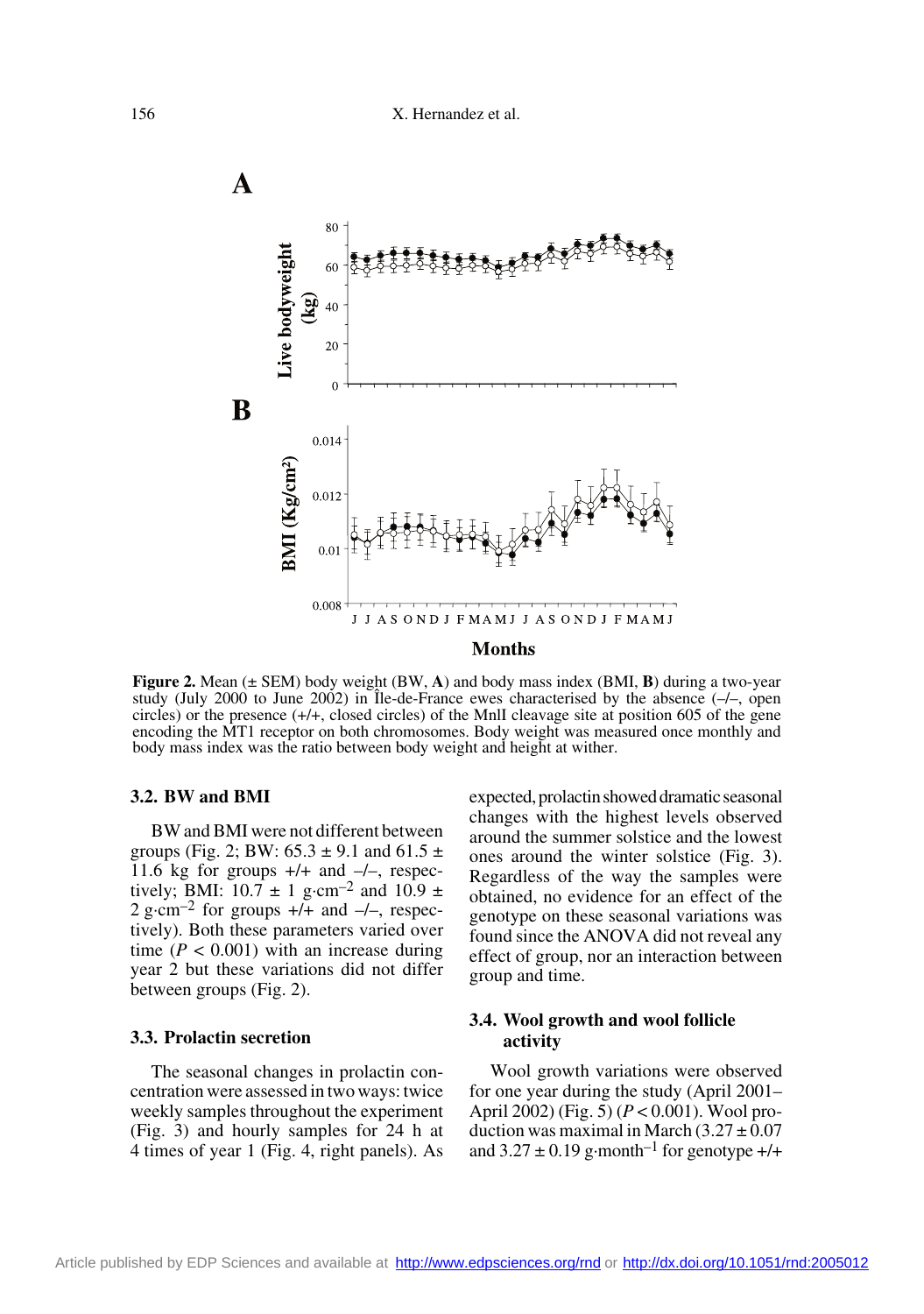

**Figure 3.** Mean (± SEM) prolactin concentration during a two-year study (July 2000 to June 2002) in Île-de-France ewes characterised by the absence  $(-/-)$ , open circles) or the presence  $(+/+)$ , closed circles) of the MnlI cleavage site at position 605 of the gene encoding the MT1 receptor on both chromosomes. Blood samples were collected twice weekly and all values obtained during a given month were averaged for clarity of presentation.

and –/–, respectively) and minimal in August  $(1.36 \pm 0.07 \text{ and } 1.59 \pm 0.09 \text{ g}) (P = 0.01).$ These time-related changes were not different between genotype  $+/-$  and  $-/-$  ( $P = 0.83$ ).

Similarly, the percentage of primary wool follicles in the growing stage (anagen) displayed large changes throughout the year  $(P < 0.01)$ . In April, almost all of the primary follicles were found to be in the anagen stage (growth phase). Conversely, the greatest percentage of inactive primary follicle (telogen) was found in October (94 and 90% for genotype  $+/-$  and genotype  $-/$ respectively)  $(P = 0.01)$ . These time-related variations in primary follicle activity did not differ between genotypes (effect of genotype:  $P = 0.52$ ; interaction genotype  $\times$ time:  $P = 0.10$ ).

## **3.5. Melatonin 24-hour profile**

At the four times of assessment, plasma melatonin concentration (Fig. 4, left panels) was low during the light phase, increased during the dark phase, remained elevated until the end of this one, and plummeted after lights-on in both groups. The duration of the nocturnal melatonin secretion differed between months, reflecting in all occasions the duration of darkness  $(P =$ 0.001). The amplitude of the melatonin peak did not differ between months (*P* = 0.23). No effect of genotype on any parameter of melatonin secretion was detected.

## **4. DISCUSSION**

Identification of major genes or QTL affecting the control of seasonal reproduction has not been carried out and the first approach to characterise individual loci that could be implicated in the control of this important physiological function has been the RFLP of the melatonin receptor [11, 12], the hormone that plays an important role in reproductive processes [14]. Two groups of a seasonal breed, Île-de-France ewes (half sib) were used in the present study and the unique genetic difference between these two groups came from the segregation of the two allelic forms of the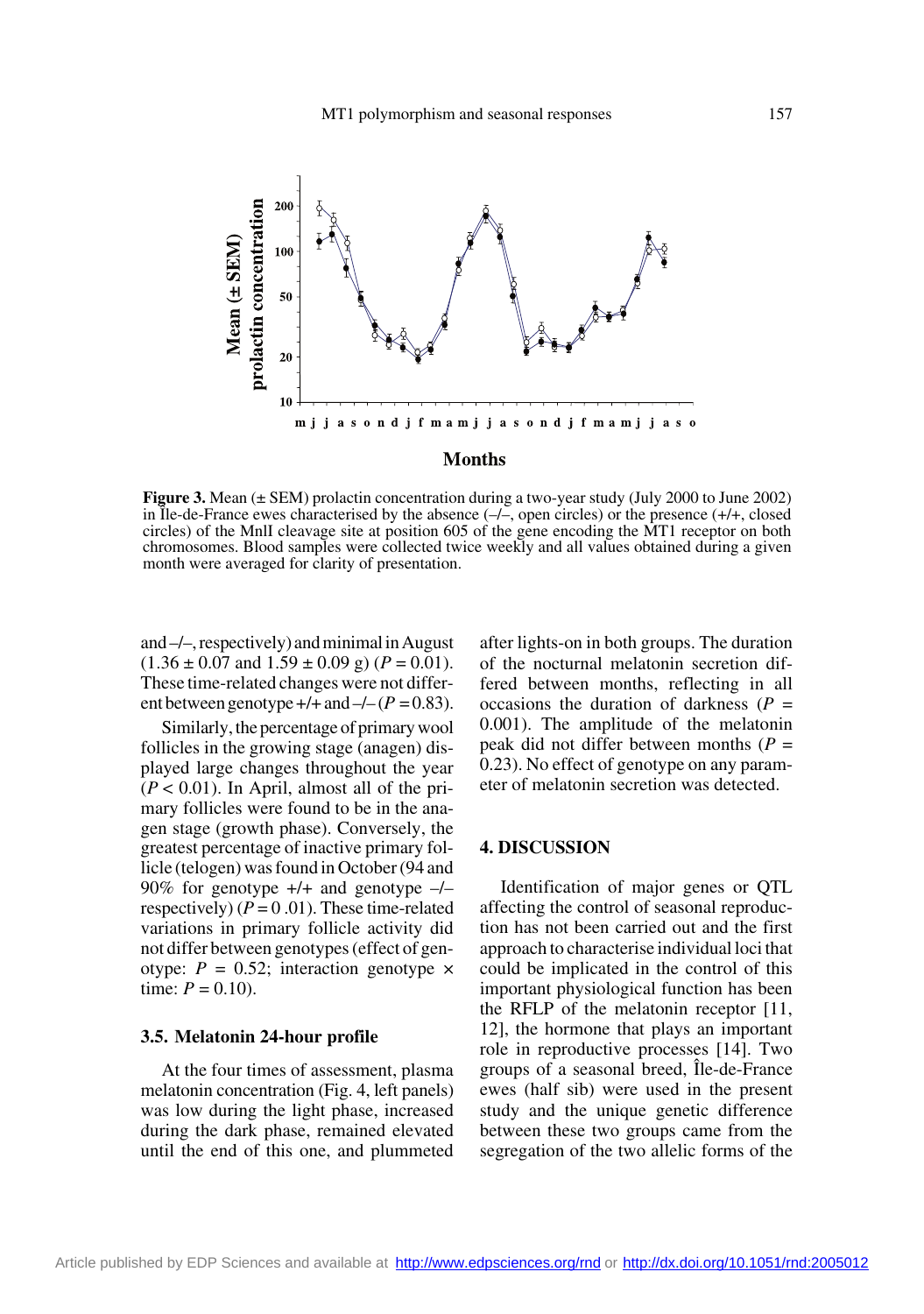

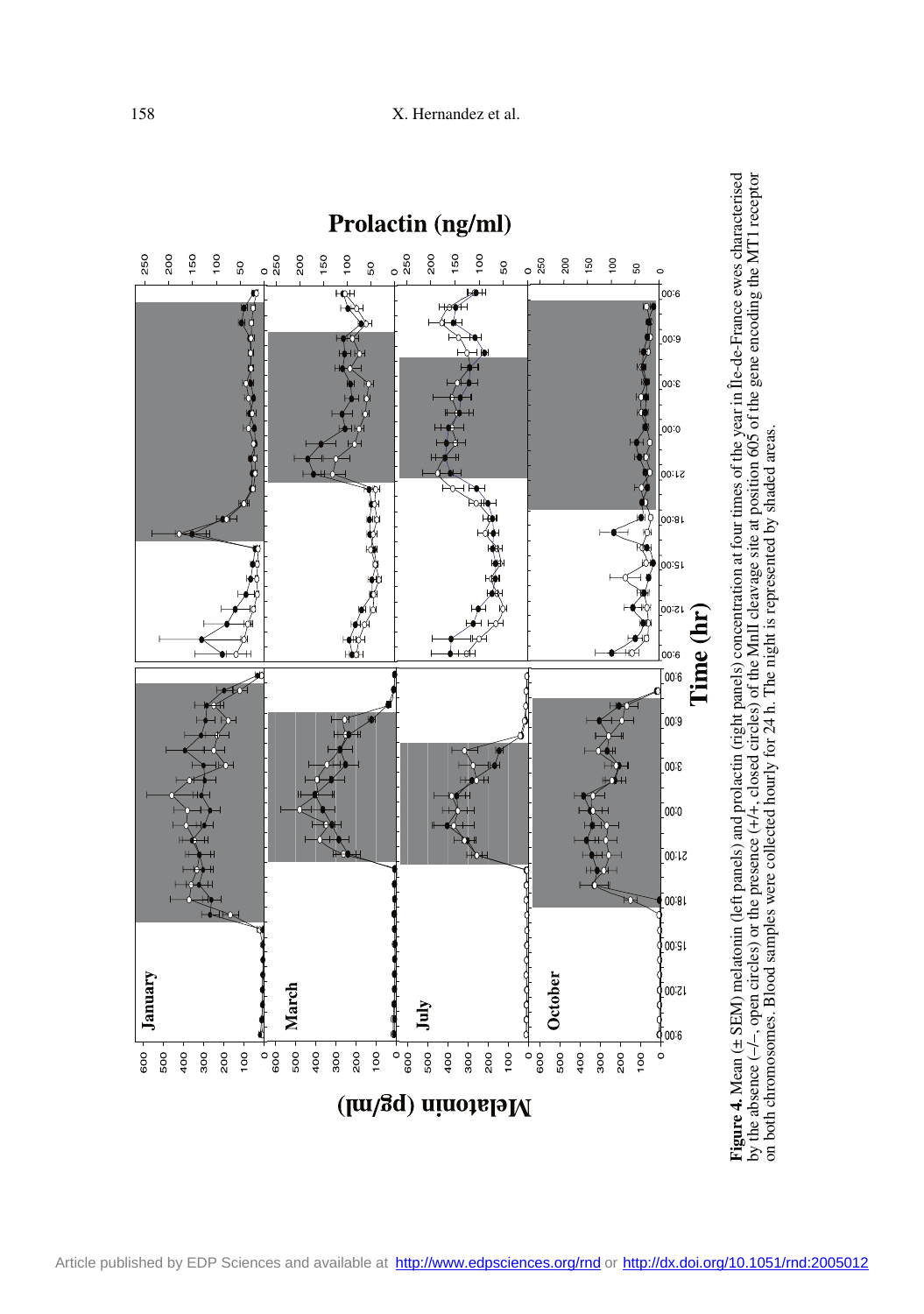

**Figure 5.** Mean ( $\pm$  SEM) wool growth rate (panel **A**) and mean percentage of active primary hair follicles (panel **B**) during a 1-year period (July 2001 to July 2002) in Île-de-France ewes characterised by the absence  $(-/-)$ , open circles) or the presence (+/+, closed circles) of the MnlI cleavage site at position 605 of the gene encoding the MT1 receptor on both chromosomes. Wool growth was estimated from a  $10 \times 10$  cm patch in which wool clipped once monthly was weighed. The percentage of the primary wool follicle in the growing stage (anagen) was determined from a skin biopsy obtained monthly and analysed twice monthly on 7 ewes of each group.

RFLP at position 605 of the coding sequence of the MT1 receptor gene. This site is characterised by the absence of an Mnl1 enzyme restriction site, leading to –/– homozygous genotypes when this silent mutation occurs on both chromosomes. Animals differing at this locus may also differ at closely linked loci i.e. the associated non-conservative mutation at position 706. In this study, we tested the hypothesis that this MT1 RFLP is linked to the genetic control of seasonal physiological functions. Overall, our results do not support this hypothesis by failing to show any direct effects of the two allelic forms of the MT1 receptor gene (genotype) on the seasonal pattern of ovulatory activity, prolactin secretion, wool growth, activity of wool follicle and melatonin secretion in Île-de-France ewes.

The aim of our study was to assess precisely the seasonal variations in reproduction in two groups of half-sib ewes differing by their genotype at the MnlI RFLP site by a thorough and continuous study that lasted two years. This study was performed in Îlede-France ewes because of the previous detailed description of seasonality in this breed and the possibility to measure reliably in controlled conditions the reproductive parameters. Surprisingly, no difference in the dates of onset or offset and in the length of the breeding season was detected between the animals of the two genotypes. Our study therefore contrasts with previous results [11–13] and shows that the relationship between MT1 polymorphism and reproductive seasonality may change with the breed of animals and/or the environmental conditions.

The variable effect of MT1 gene polymorphism according to the breed can be explained by several reasons. First, the mutation at the MnlI cleavage site can be viewed as a marker for a QTL, polymorphic only in some breeds, for instance Merinos d'Arles, while homozygous in others, for instance, Île-de-France. Secondly, even for a polymorphic QTL in the Île-de-France breed, the family sires involved in the experiment could be homozygous at this QTL. Thirdly, it is possible that, more seasonal breeds such as Île-de-France, express genes that exert a strong inhibition of reproduction and therefore obliterate the expression of the polymorphism at the MnlI site. In contrast, in less seasonal breeds such as Merinos d'Arles or OOS lines, such inhibitory genes may not be expressed letting MT1 polymorphism express its influence. Alternatively to genetic background, the variable influence may be explained by an interaction with environmental factors. An interaction between genetics and the environment in order to define the characteristics of seasonality has been demonstrated in various instances [1, 12, 29]. For instance, in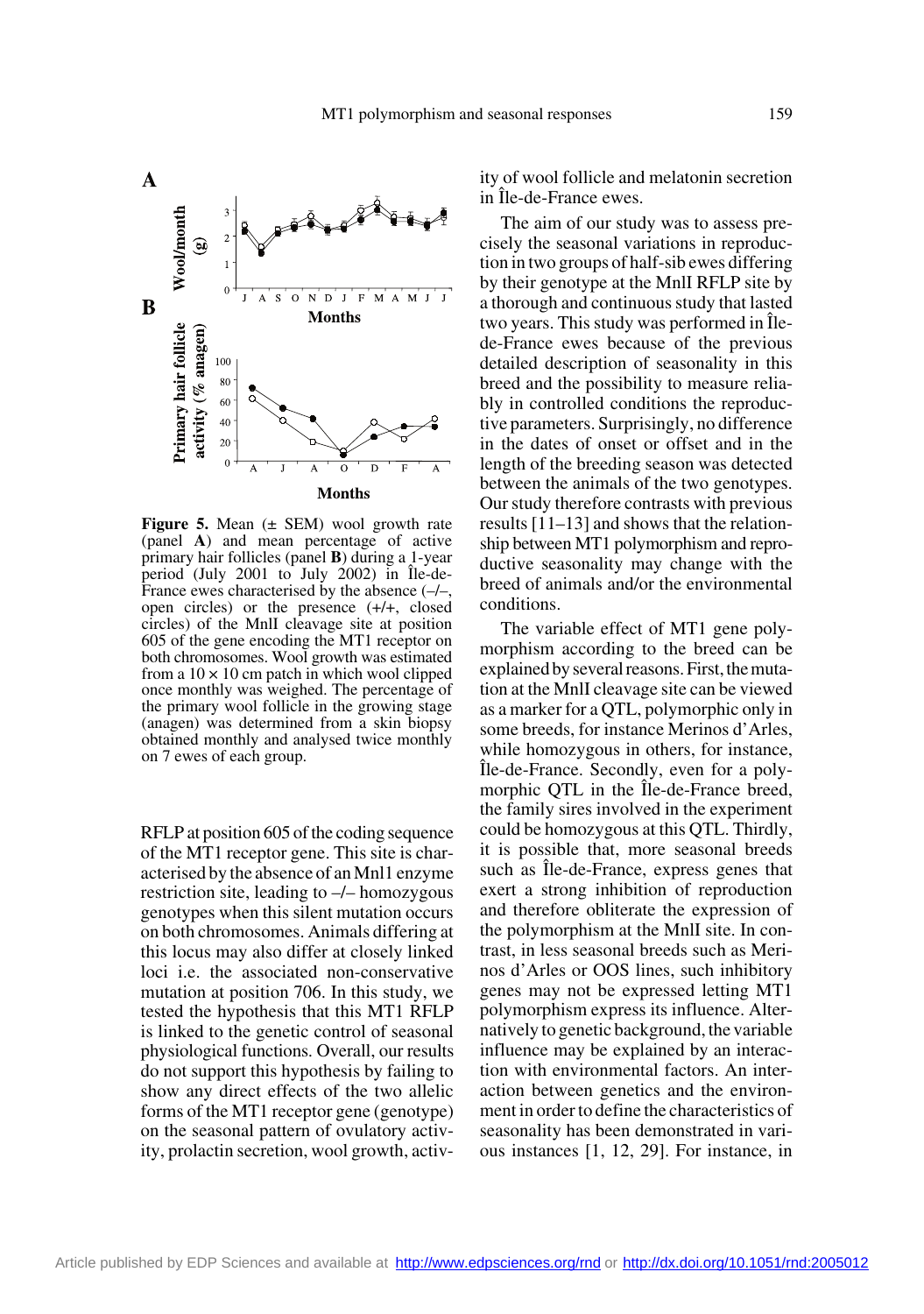rams, nutrition has a strong influence on the expression of seasonality in the Merino breed while its influence is limited in a more seasonal breed such as the Suffolk breed [30, 31]. Genetic effects, i.e. differences in seasonality between breeds, are therefore larger when nutritional levels and body weight are higher; alternatively, it is reduced when nutrition is limiting [32]. It is therefore possible that the effect of MT1 polymorphism is more or less expressed according to the condition of the animals, particularly body weight. Such an influence is suggested in our study by the fact that the end of the breeding season tended to be different between groups during the first year of our study and not during the second one when animals had gained weight. A better understanding of the demonstrated influence of MT1 polymorphism on seasonality will therefore require the precise analysis of the relationship between genotype for this gene, and the influence of environmental factors, such as nutrition.

An important point of our study is the analysis of the relationship between MT1 polymorphism and non reproductive physiological parameters, prolactin secretion and wool growth features. However, no influence of the two allelic forms of the MT1 receptor gene on the seasonal fluctuation of prolactin secretion was observed. This absence of difference was obtained despite the fact that prolactin secretion was measured in two complimentary ways: two weekly samples to obtain a continuous measurement and 24-h samples to obtain a precise estimate at several time-points. The absence of difference in prolactin secretion is further substantiated by the lack of effects of the genotype on the seasonal rhythms of wool growth and wool follicle activity, physiological features that are controlled by the seasonal secretion of this hormone. Nevertheless, our data showed the existence of annual variations in the amplitude of wool growth in Île-de-France ewes. This breed was developed from a cross of Leincester and Merino sheep [18], the latter exhibiting a less pronounced seasonal wool growth [33, 34]. It will be interesting to

study whether MT1 receptor polymorphism is involved in wool production in breeds of wool sheep, such as the Merino breed showing low seasonality in the wool growth that could be altered by nutrition level [35, 36].

In conclusion, our study demonstrated that, in the Île-de-France sheep breed, the two allelic forms of the MT1 receptor gene (genotype) have no direct effect on the seasonal pattern of various seasonal functions: ovulatory activity, prolactin secretion, wool growth, wool follicle activity and melatonin secretion. The influence of this polymorphism on the regulation of seasonal function could therefore be dependent upon the breed and/or environmental conditions.

#### **ACKNOWLEDGEMENTS**

X.H. was supported by a Ph.D. grant from CONACyT to carry out her doctoral studies in France. The authors wish to thank S. Canépa and the staff of the INRA assay laboratory for progesterone level analysis, M. Bonnet and R.G. Thébaud from INRA Le Magneraud for their help on histology of skin biopsies, A. Daveau and A. Collet for their help in the biopsy sectioning, F. Dupont and the staff of the sheep facilities for help with the experimentation and care of the experimental animals and J. Pelletier regarding his involvement in the instigation of the study.

#### **REFERENCES**

- [1] Bronson FH. Seasonal Strategies: Ultimate Factors. In: Bronson FH (Ed), Mammalian Reproductive Biology, London, 1989, p 28–59.
- [2] Arendt J, Deacon S, English J, Hampton S, Morgan L. Melatonin and adjustment to phase shift. J Sleep Res 1995, 4: 74–79.
- [3] Morris LR. Photoperiodicity of seasonal rhythm of wool growth in sheep. Naturwissenschaften 1961, 190: 102–103.
- [4] Ryder ML. Wool growth cycles in Soay Sheep. J Agric Sci 1971, 76: 183–197.
- [5] Kay RNB. Seasonal variations of appetite in ruminants. In: Haresign W, Cole DJA (Eds), Recent advances in animal nutrition, Butterworths, London, 1985, p 199–211.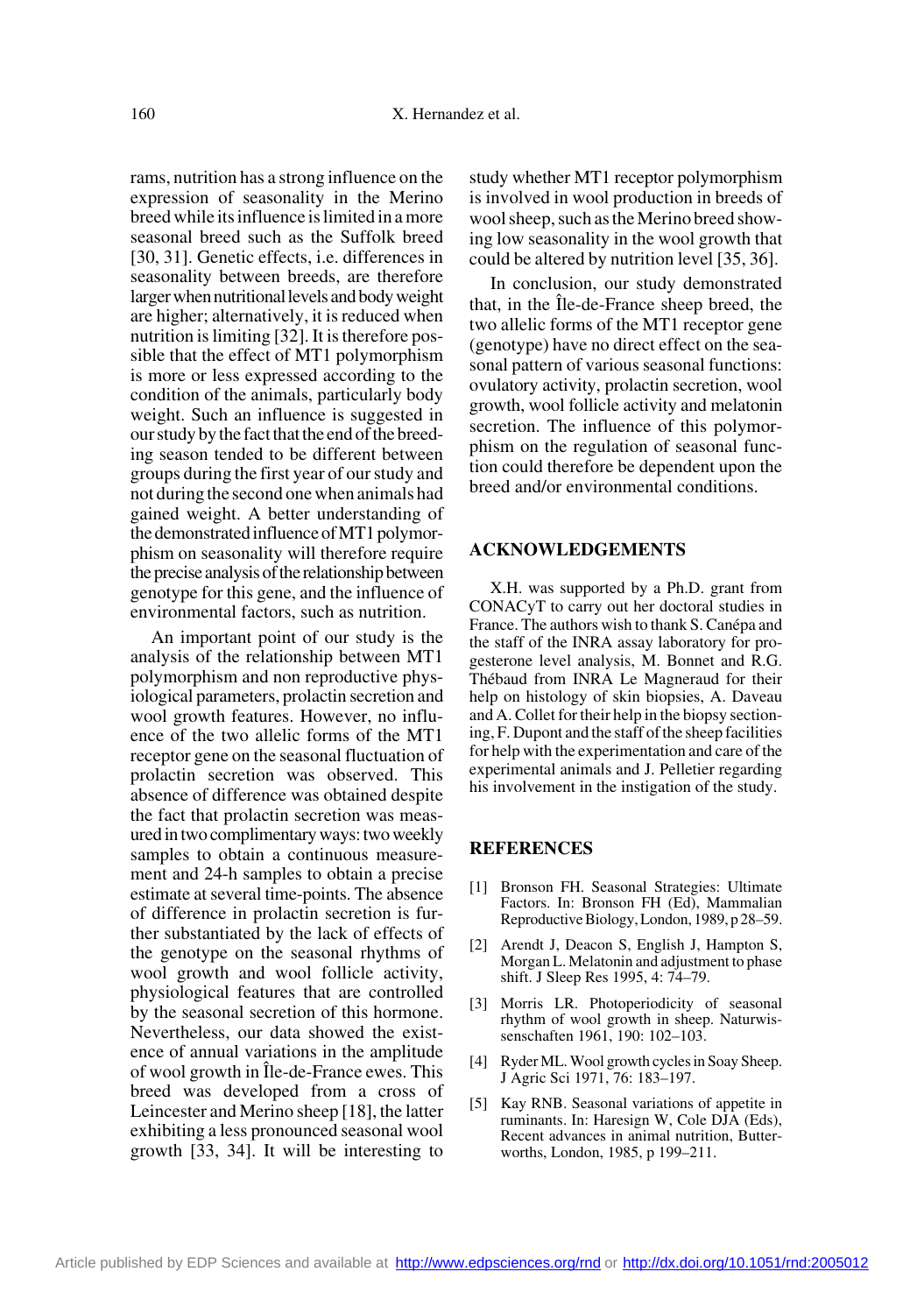- [6] Hart DS. The effect of light-dark sequences on wool growth. J Agric Sci 1961, 56: 235–242.
- [7] Pearson AJ, Parry AL, Ashby MG, Choy VJ, Wildermoth JE, Craven AJ. Inhibitory effect of increased photoperiod on wool follicle growth. J Endocrinol 1996, 148: 157–166.
- [8] Malpaux B, Migaud M, Tricoire H, Chemineau P. Biology of mammalian photoperiodism and the critical role of the pineal gland and melatonin. J Biol Rhythms 2001, 16: 336–347.
- [9] Reppert SM, Weaver DR, Godson C. Melatonin receptors step into the light: cloning and classification of subtypes. Trends Pharmacol Sci 1996, 17: 100–102.
- [10] Weaver DR, Liu C, Reppert SM. Nature's knockout: the Mel1b receptor is not necessary for reproductive and circadian responses to melatonin in Siberian hamsters. Mol Endocrinol 1996, 10: 1478–1487.
- [11] Messer LA, Wang L, Tuggle CK, Yerle M, Chardon P, Pomp D, Womack JE, Barendse W, Crawford AM, Notter DR, Rothschild MF. Mapping of the melatonin receptor 1a (MTNR1A) gene in pigs, sheep, and cattle. Mamm Genome 1997, 8: 368–370.
- [12] Pelletier J, Bodin L, Hanocq E, Malpaux B, Teyssier J, Thimonier J, Chemineau P. Association between expression of reproductive seasonality and alleles of the gene for Mel(1a) receptor in the ewe. Biol Reprod 2000, 62: 1096–1101.
- [13] Notter DR, Cockett NE, Hadfield TS. Evaluation of melatonin receptor 1a as a candidate gene influencing reproduction in an autumnlambing sheep flock. J Anim Sci 2003, 81: 912–917.
- [14] Malpaux B, Tricoire H, Mailliet F, Daveau A, Migaud M, Skinner DC, Pelletier J, Chemineau P. Melatonin and seasonal reproduction: understanding the neuroendocrine mechanisms using the sheep as a model. Reprod Suppl 2002, 59: 167–179.
- [15] Barrett P, Conway S, Jockers R, Strosberg AD, Guardiola-Lemaitre B, Delagrange P, Morgan PJ. Cloning and functional analysis of a polymorphic variant of the ovine Mel 1a melatonin receptor. Biochim Biophys Acta 1997, 1356: 299–307.
- [16] Morgan PJ. The pars tuberalis: the missing link in the photoperiodic regulation of prolactin secretion? J Neuroendocrinol 2000, 12: 287–295.
- [17] Lincoln G. Melatonin modulation of prolactin and gonadotrophin secretion. Systems ancient and modern. Adv Exp Med Biol 1999, 460: 137–153.
- [18] Thimonier J. Contrôle photopériodique de l'activité ovulatoire chez la brebis. Existence de rythmes endogènes. Th Doct Sci, Université F Rabelais, Tours, 1989, p 112.
- [19] Zarazaga LA, Malpaux B, Bodin L, Chemineau P. The large variability in melatonin blood levels in ewes is under strong genetic influence. Am J Physiol 1998, 274: E607–E610.
- [20] Jorgenson JT., Festa-Bianchet M, Lucherini M, Wishart WD. Effects of body size, population density, and maternal characteristics on age at first reproduction in Bighorn ewes. Can J Zool 1993, 71: 2509–2517.
- [21] Allain D, Ravault JP, Panaretto BA, Rougeot J. Effects of pinealectomy on photoperiodic control of hair follicle activity in the Limousine ram: possible relationships with plasma prolactin levels. J Pineal Res 1986, 3: 25–32.
- [22] Terqui M, Thimonier J. New rapid radioimmunologic method for estimation of plasma progesterone. Application to early diagnosis of gestation in the ewe and goat. C R Acad Sci D 1974, 279: 1109–1112.
- [23] Kann G. Radioimmunoassay of plasma prolactin in sheep. C R Acad Sci D 1971, 272: 2808–2811.
- [24] Malpaux B, Chemineau P, Pelletier J. Melatonin and reproduction in sheep and goats. In: Hing-Sing Yu, Russel J Reiter (Eds), Melatonin: Biosynthesis, Physiological Effects and Clinical Applications, 1993, p 253–287.
- [25] Tillet Y, Ravault JP., Selve C, Evin G, Castro B, Dubois MP. Conditions for the use of specific antibodies for immunohistochemical visualization of serotonin and melatonin in the pineal gland of sheep. C R Acad Sci III 1986, 303: 77–82.
- [26] Littell RC, Henry PR, Ammerman CB. Statistical analysis of repeated measures data using SAS procedures. J Anim Sci 1998, 76: 1216– 1231.
- [27] Danielie P. Statistique Théorique et Appliquée, De Boeck Université, Bruxelles, Belgique, 2002.
- [28] Malpaux B, Robinson JE, Brown MB, Karsch FJ. Importance of changing photoperiod and melatonin secretory pattern in determining the length of the breeding season in the Suffolk ewe. J Reprod Fertil 1988, 83: 461–470.
- [29] Hanocq E, Bodin L, Thimonier J, Teyssier J, Malpaux B, Chemineau C. Genetic parameters of spontaneous spring ovulatory activity in mérinos d'Arles sheep. Genet Sel Evol 1999, 31: 77–90.